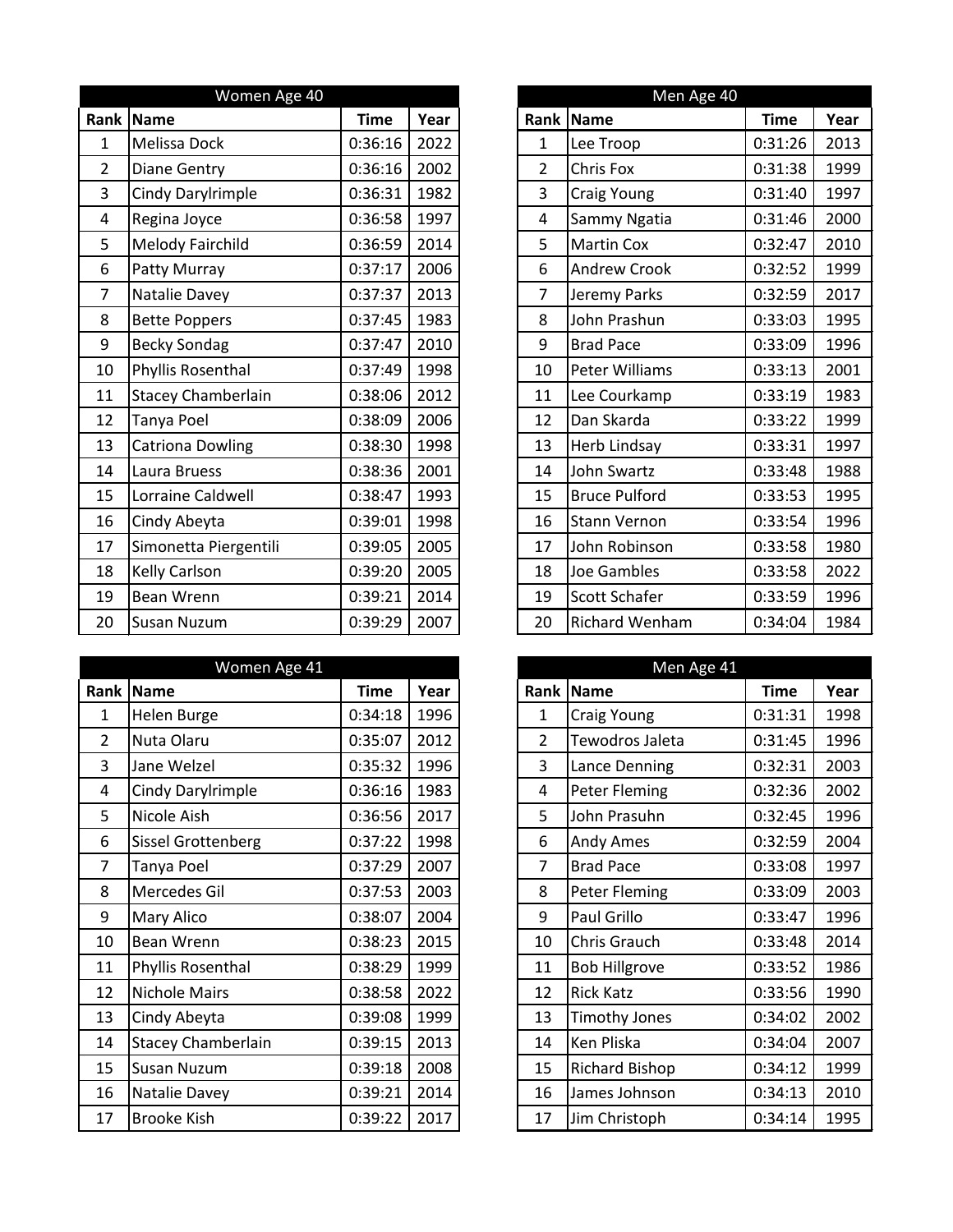| 18 | Lizette Bolanos-Nauth | 0:39:24 | 2014 | 18 | <b>Richard Wenham</b> | 0:34:20 | 1985 |
|----|-----------------------|---------|------|----|-----------------------|---------|------|
| 19 | Laura Bruess          | 0:39:26 | 2002 | 19 | <b>Tim Cumings</b>    | 0:34:22 | 1992 |
| 20 | Cindy O'Neill         | 0:39:30 | 2003 | 20 | Peter Hegelbach       | 0:34:22 | 2006 |

|                | Women Age 42                 |             |      |
|----------------|------------------------------|-------------|------|
|                | Rank   Name                  | <b>Time</b> | Year |
| $\mathbf{1}$   | Lorraine Bright              | 0:34:17     | 1996 |
| $\overline{2}$ | Jane Welzel                  | 0:35:29     | 1997 |
| 3              | Diane G. Gentry              | 0:36:21     | 2004 |
| 4              | Patty Murray                 | 0:37:03     | 2008 |
| 5              | Lorraine Caldwell            | 0:38:22     | 1995 |
| 6              | Nicole Jefferson             | 0:38:24     | 2018 |
| $\overline{7}$ | Mercedes Gil                 | 0:38:28     | 2004 |
| 8              | Tanya Poel                   | 0:38:34     | 2008 |
| 9              | <b>Catriona Dowling</b>      | 0:38:59     | 2000 |
| 10             | <b>Sissel Grottemberg</b>    | 0:39:02     | 1999 |
| 11             | Joanna Zeiger                | 0:39:04     | 2012 |
| 12             | Mary M Alico                 | 0:39:10     | 2005 |
| 13             | <b>Stacey Chamberlain</b>    | 0:39:11     | 2014 |
| 14             | Laura Bruess                 | 0:39:17     | 2003 |
| 15             | Ellen Hart-Pena              | 0:39:30     | 2000 |
| 16             | Bean Wrenn                   | 0:39:48     | 2016 |
| 17             | Ann Daxberger                | 0:39:57     | 1994 |
| 18             | Susan Nuzum                  | 0:40:09     | 2009 |
| 19             | <b>Kim Grant</b>             | 0:40:14     | 2002 |
| 20             | <b>Bunki Bankaitis-Davis</b> | 0:40:25     | 2000 |

|                | Women Age 43            |         |      |                | Men Age 43            |         |      |
|----------------|-------------------------|---------|------|----------------|-----------------------|---------|------|
| Rank           | Name                    | Time    | Year | Rank           | Name                  | Time    | Year |
| 1              | <b>Diane Gentry</b>     | 0:35:51 | 2005 | 1              | Rodolfo Gomez         | 0:32:16 | 1994 |
| $\overline{2}$ | Nuta Olaru              | 0:36:24 | 2014 | $\overline{2}$ | Pablo Vigil           | 0:32:43 | 1995 |
| 3              | Joanna Zeiger           | 0:37:13 | 2013 | 3              | <b>Andy Ames</b>      | 0:32:44 | 2006 |
| 4              | Nicole Jefferson        | 0:37:19 | 2019 | 4              | Clint Wells           | 0:32:55 | 2018 |
| 5              | <b>Catriona Dowling</b> | 0:37:36 | 2001 | 5              | Lance Denning         | 0:33:48 | 2005 |
| 6              | Laura Bruess            | 0:38:39 | 2004 | 6              | <b>Rick Katz</b>      | 0:34:08 | 1992 |
| $\overline{7}$ | <b>Susan Nuzum</b>      | 0:39:04 | 2010 | 7              | <b>Stan Mavis</b>     | 0:34:14 | 1998 |
| 8              | <b>Mary Alico</b>       | 0:39:21 | 2006 | 8              | <b>Richard Bishop</b> | 0:34:15 | 2001 |
| 9              | Peggy Muhn              | 0:39:42 | 1995 | 9              | <b>Bob Weiner</b>     | 0:34:19 | 2008 |
| 10             | Stella Heffron          | 0:39:54 | 2010 | 10             | John Swartz           | 0:34:22 | 1991 |
| 11             | Kim Grant               | 0:40:08 | 2003 | 11             | <b>Edward Fuchs</b>   | 0:34:23 | 1992 |
| 12             | Amy Regnier             | 0:40:21 | 2006 | 12             | Dave Dooley           | 0:34:24 | 1990 |
| 13             | Jennifer Cubillas       | 0:40:43 | 2012 | 13             | <b>Mark Prinzel</b>   | 0:34:25 | 2007 |

| 18 | <b>Richard Wenham</b> | $0:34:20$ 1985   |  |
|----|-----------------------|------------------|--|
|    | 19   Tim Cumings      | $0:34:22$ 1992   |  |
| 20 | Peter Hegelbach       | $0:34:22$   2006 |  |

|                | Men Age 42              |             |      |
|----------------|-------------------------|-------------|------|
| Rank           | <b>Name</b>             | <b>Time</b> | Year |
| 1              | Tewodros Jaleta         | 0:32:09     | 1997 |
| $\overline{2}$ | <b>David Morris</b>     | 0:32:59     | 2012 |
| 3              | <b>Richard LeDoux</b>   | 0:33:16     | 1999 |
| 4              | <b>Michael Kettler</b>  | 0:33:30     | 2022 |
| 5              | <b>Rick Katz</b>        | 0:33:34     | 1991 |
| 6              | <b>Brad Pace</b>        | 0:33:40     | 1998 |
| 7              | <b>Enrique Alvarez</b>  | 0:33:42     | 1996 |
| 8              | John Prasuhn            | 0:33:42     | 1997 |
| 9              | Ricardo Rojas           | 0:33:50     | 1994 |
| 10             | <b>Stan Mavis</b>       | 0:33:52     | 1997 |
| 11             | Dan Skarda              | 0:33:52     | 2001 |
| 12             | Lance Denning           | 0:34:13     | 2004 |
| 13             | <b>Craig Greenslit</b>  | 0:34:22     | 2012 |
| 14             | <b>Chris Grauch</b>     | 0:34:30     | 2015 |
| 15             | Donald J Ross           | 0:34:31     | 1987 |
| 16             | Darren De Reuck         | 0:34:34     | 2007 |
| 17             | <b>Rick Reimer</b>      | 0:34:36     | 1991 |
| 18             | <b>Frank Richardson</b> | 0:34:44     | 1997 |
| 19             | Aubrey Lavizzo          | 0:34:51     | 1986 |
| 20             | Jason Squibb            | 0:34:52     | 2010 |

|      | Men Age 43         |         |      |
|------|--------------------|---------|------|
| Rank | <b>Name</b>        | Time    | Year |
| 1    | Rodolfo Gomez      | 0:32:16 | 1994 |
| 2    | Pablo Vigil        | 0:32:43 | 1995 |
| 3    | <b>Andy Ames</b>   | 0:32:44 | 2006 |
| 4    | Clint Wells        | 0:32:55 | 2018 |
| 5    | Lance Denning      | 0:33:48 | 2005 |
| 6    | Rick Katz          | 0:34:08 | 1992 |
| 7    | Stan Mavis         | 0:34:14 | 1998 |
| 8    | Richard Bishop     | 0:34:15 | 2001 |
| 9    | <b>Bob Weiner</b>  | 0:34:19 | 2008 |
| 10   | <b>John Swartz</b> | 0:34:22 | 1991 |
| 11   | Edward Fuchs       | 0:34:23 | 1992 |
| 12   | Dave Dooley        | 0:34:24 | 1990 |
| 13   | Mark Prinzel       | 0:34:25 | 2007 |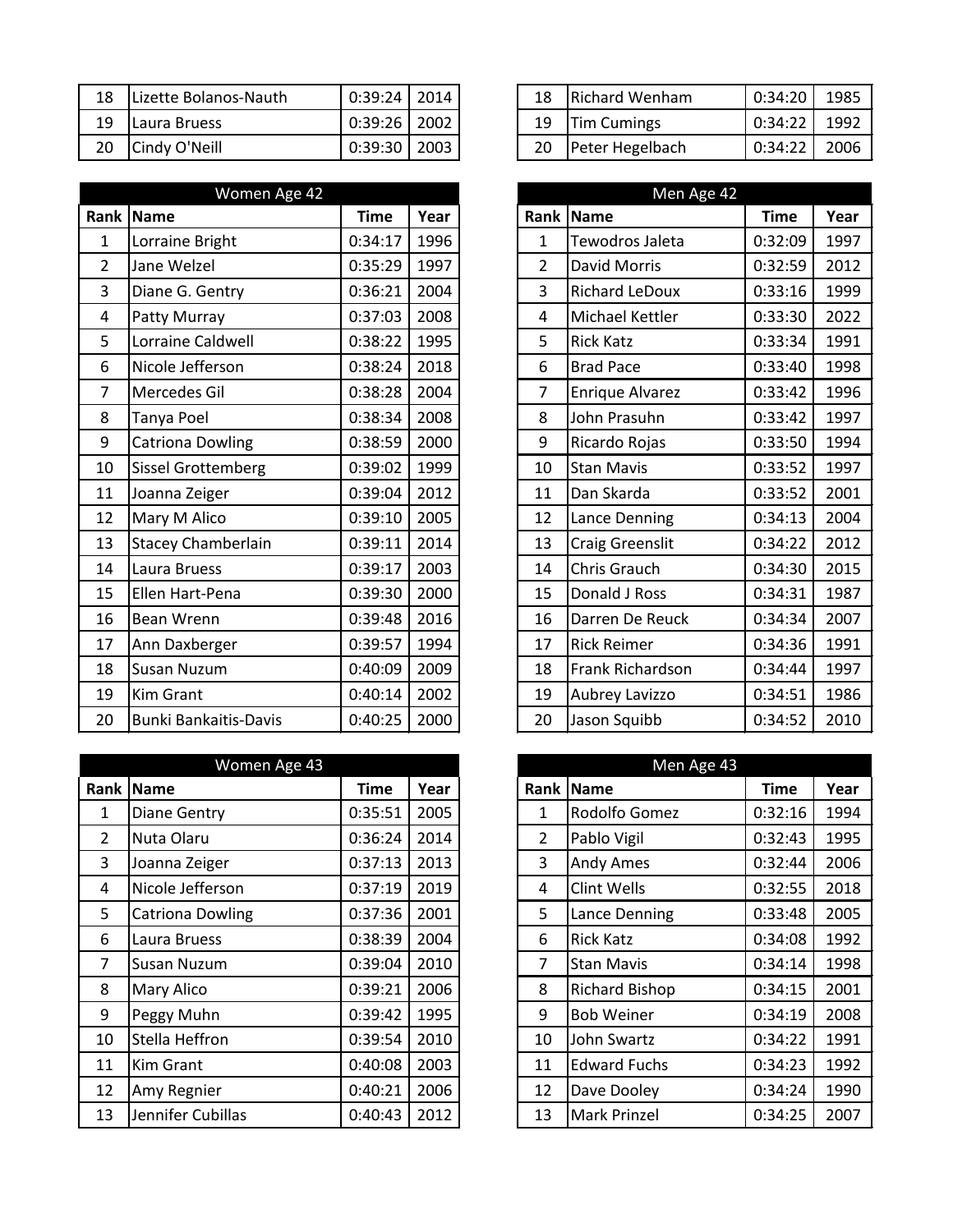| 14 | Noelle Green                | 0:40:43 | 2008 | 14 | <b>Craig Greenslit</b> | 0:34:35 | 2013 |
|----|-----------------------------|---------|------|----|------------------------|---------|------|
| 15 | <b>Bunki Bankatis-Davis</b> | 0:40:45 | 2001 | 15 | David Scudamore        | 0:34:35 | 2013 |
| 16 | Nancy Stevenson             | 0:40:49 | 1997 | 16 | <b>Stann Vernon</b>    | 0:34:46 | 1999 |
| 17 | Deri Mahn Shusterman        | 0:40:54 | 2004 | 17 | Pedro Alvarez          | 0:34:51 | 2012 |
| 18 | <b>Kay Fronk</b>            | 0:41:04 | 1995 | 18 | Raul Carrizales        | 0:34:55 | 2004 |
| 19 | Lesia Atkinson              | 0:41:11 | 2009 | 19 | Kevin Konczak          | 0:35:06 | 2012 |
| 20 | Noreen Shea                 | 0:41:19 | 2005 | 20 | <b>Tom Morris</b>      | 0:35:09 | 1991 |

|                | Women Age 44                 |             |      |
|----------------|------------------------------|-------------|------|
| Rank           | Name                         | <b>Time</b> | Year |
| $\mathbf{1}$   | Joanna Zeiger                | 0:36:51     | 2014 |
| $\overline{2}$ | Nuta Olaru                   | 0:37:01     | 2015 |
| 3              | <b>Mary Alico</b>            | 0:38:46     | 2007 |
| 4              | Mercedes Gil                 | 0:38:49     | 2006 |
| 5              | <b>Catriona Dowling</b>      | 0:38:54     | 2002 |
| 6              | Laura Bruess                 | 0:39:03     | 2005 |
| $\overline{7}$ | Noelle Green                 | 0:39:14     | 2009 |
| 8              | Tanya Poel                   | 0:39:29     | 2010 |
| 9              | Peggy Muhn                   | 0:39:41     | 1996 |
| 10             | Kirsten Kindt                | 0:39:48     | 2009 |
| 11             | Jacqueline Gareau            | 0:40:02     | 1997 |
| 12             | <b>Susan Nuzum</b>           | 0:40:02     | 2011 |
| 13             | <b>Bunki Bankaitis-Davis</b> | 0:40:26     | 2002 |
| 14             | <b>Barbarann Mallory</b>     | 0:40:27     | 2003 |
| 15             | Sarah Krakoff                | 0:40:42     | 2009 |
| 16             | <b>Dianne Gates</b>          | 0:40:46     | 2009 |
| 17             | Janet Healy                  | 0:40:51     | 2006 |
| 18             | Judy Fellhauer               | 0:41:06     | 1992 |
| 19             | <b>Gail Breslow</b>          | 0:41:10     | 1999 |
| 20             | Stella Heffron               | 0:41:13     | 2011 |

|                | Women Age 45                 |             |      |  | Men Age 45     |                    |             |      |
|----------------|------------------------------|-------------|------|--|----------------|--------------------|-------------|------|
|                | Rank Name                    | <b>Time</b> | Year |  |                | <b>Rank Name</b>   | <b>Time</b> | Year |
| 1              | Colleen De Reuck             | 0:36:04     | 2009 |  | 1              | Doug Bell          | 0:32:33     | 1996 |
| $\overline{2}$ | <b>Mary Alico</b>            | 0:38:34     | 2008 |  | $\overline{2}$ | Johnny Halberstadt | 0:33:16     | 1995 |
| 3              | <b>Melody Fairchild</b>      | 0:38:47     | 2019 |  | 3              | <b>Andy Ames</b>   | 0:33:18     | 2008 |
| 4              | Mercedes Gil                 | 0:39:09     | 2007 |  | 4              | Marek Jakubowski   | 0:33:39     | 1992 |
| 5              | Noelle Green                 | 0:39:54     | 2010 |  | 5              | Paul Thompson      | 0:33:50     | 2011 |
| 6              | <b>Bunki Bankaitis-Davis</b> | 0:39:56     | 2003 |  | 6              | Ken Wilson         | 0:34:00     | 2000 |
| 7              | Ellen Hart-Pena              | 0:40:29     | 2003 |  | 7              | Silvio Guerra      | 0:34:06     | 2014 |
| 8              | Kathleen Salter              | 0:40:41     | 2010 |  | 8              | <b>Brad Pace</b>   | 0:34:10     | 2001 |
| 9              | Peggy Muhn                   | 0:40:45     | 1997 |  | 9              | Dave Dooley        | 0:34:26     | 1992 |

| 14 | <b>Craig Greenslit</b> | 0:34:35 | 2013 |
|----|------------------------|---------|------|
| 15 | David Scudamore        | 0:34:35 | 2013 |
| 16 | <b>Stann Vernon</b>    | 0:34:46 | 1999 |
| 17 | Pedro Alvarez          | 0:34:51 | 2012 |
| 18 | <b>Raul Carrizales</b> | 0:34:55 | 2004 |
| 19 | <b>Kevin Konczak</b>   | 0:35:06 | 2012 |
| 20 | <b>Tom Morris</b>      | 0:35:09 | 1991 |

|                | Men Age 44             |             |      |  |  |  |  |  |
|----------------|------------------------|-------------|------|--|--|--|--|--|
| Rank           | <b>Name</b>            | <b>Time</b> | Year |  |  |  |  |  |
| 1              | Doug Bell              | 0:32:03     | 1995 |  |  |  |  |  |
| $\overline{2}$ | <b>Tim Crook</b>       | 0:32:58     | 1991 |  |  |  |  |  |
| 3              | Andy Ames              | 0:33:13     | 2007 |  |  |  |  |  |
| 4              | Pablo Vigil            | 0:33:27     | 1996 |  |  |  |  |  |
| 5              | <b>Rick Katz</b>       | 0:33:40     | 1993 |  |  |  |  |  |
| 6              | <b>Frank Shorter</b>   | 0:33:46     | 1992 |  |  |  |  |  |
| 7              | <b>Chuck Downey</b>    | 0:33:48     | 1983 |  |  |  |  |  |
| 8              | Gene Mckerlie          | 0:33:49     | 1984 |  |  |  |  |  |
| 9              | Darren De Reuck        | 0:34:17     | 2009 |  |  |  |  |  |
| 10             | Lance Denning          | 0:34:23     | 2006 |  |  |  |  |  |
| 11             | Dave Dooley            | 0:34:26     | 1991 |  |  |  |  |  |
| 12             | <b>Edward Fuchs</b>    | 0:34:34     | 1993 |  |  |  |  |  |
| 13             | <b>Richard LeDoux</b>  | 0:34:34     | 2001 |  |  |  |  |  |
| 14             | <b>Neil Holland</b>    | 0:34:40     | 1996 |  |  |  |  |  |
| 15             | <b>Brad Pace</b>       | 0:34:40     | 2000 |  |  |  |  |  |
| 16             | <b>Graeme Peterson</b> | 0:34:45     | 1995 |  |  |  |  |  |
| 17             | Pedro Alvarez          | 0:34:51     | 2013 |  |  |  |  |  |
| 18             | <b>Bob Greene</b>      | 0:34:54     | 1979 |  |  |  |  |  |
| 19             | Al Grimme              | 0:34:55     | 1995 |  |  |  |  |  |
| 20             | Kevin Konczak          | 0:34:58     | 2013 |  |  |  |  |  |

|                | Men Age 45         |             |      |  |  |  |  |  |  |
|----------------|--------------------|-------------|------|--|--|--|--|--|--|
| Rank           | <b>Name</b>        | <b>Time</b> | Year |  |  |  |  |  |  |
| 1              | Doug Bell          | 0:32:33     | 1996 |  |  |  |  |  |  |
| $\overline{2}$ | Johnny Halberstadt | 0:33:16     | 1995 |  |  |  |  |  |  |
| 3              | Andy Ames          | 0:33:18     | 2008 |  |  |  |  |  |  |
| 4              | Marek Jakubowski   | 0:33:39     | 1992 |  |  |  |  |  |  |
| 5              | Paul Thompson      | 0:33:50     | 2011 |  |  |  |  |  |  |
| 6              | Ken Wilson         | 0:34:00     | 2000 |  |  |  |  |  |  |
| 7              | Silvio Guerra      | 0:34:06     | 2014 |  |  |  |  |  |  |
| 8              | <b>Brad Pace</b>   | 0:34:10     | 2001 |  |  |  |  |  |  |
| 9              | Dave Dooley        | 0:34:26     | 1992 |  |  |  |  |  |  |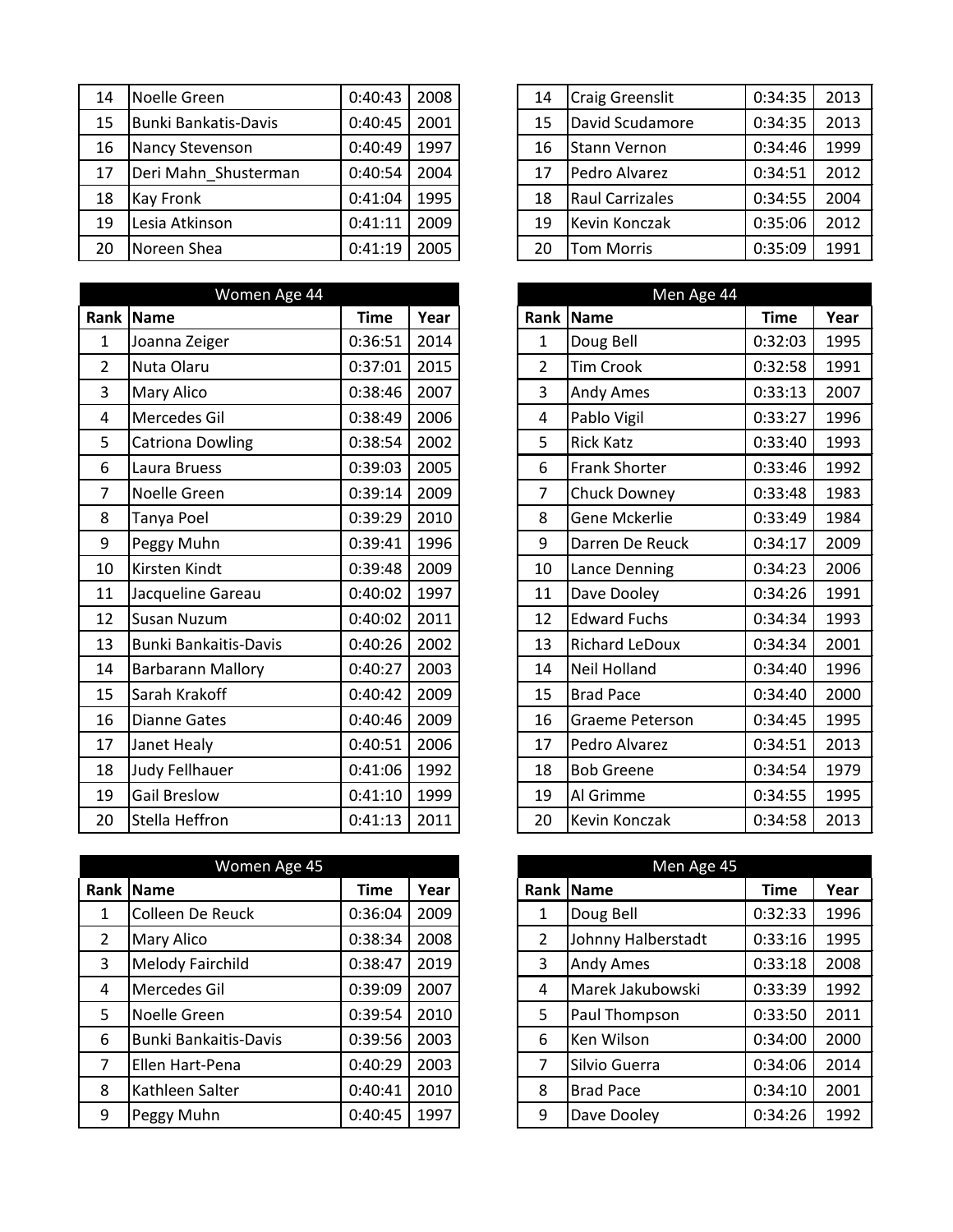| 10 | <b>Dianne Gates</b>      | 0:41:02 | 2010 | 10 | Pablo Vigil          | 0:34:32 | 1997 |
|----|--------------------------|---------|------|----|----------------------|---------|------|
| 11 | <b>Susan Nuzum</b>       | 0:41:04 | 2012 | 11 | Bernie Boettcher     | 0:34:32 | 2008 |
| 12 | Jacqueline Gareau        | 0:41:06 | 1998 | 12 | Pedro Alvarez        | 0:34:38 | 2014 |
| 13 | Leslie Hoffman           | 0:41:07 | 2011 | 13 | Pete Ybarra          | 0:34:50 | 1985 |
| 14 | Amy Armstrong            | 0:41:10 | 2022 | 14 | Hans Funke           | 0:34:52 | 2006 |
| 15 | Val Ranum                | 0:41:24 | 1986 | 15 | <b>Dick Telford</b>  | 0:34:57 | 1990 |
| 16 | Bean Wrenn               | 0:41:37 | 2019 | 16 | <b>Rick Katz</b>     | 0:34:57 | 1994 |
| 17 | <b>Barbarann Mallory</b> | 0:41:41 | 2004 | 17 | <b>Todd Straka</b>   | 0:35:01 | 2012 |
| 18 | Nancy Stevenson          | 0:41:42 | 1999 | 18 | <b>Charlie Perez</b> | 0:35:09 | 1993 |
| 19 | Nancy Palmer             | 0:41:42 | 1998 | 19 | Jack Fultz           | 0:35:12 | 1994 |
| 20 | Constantina Dita         | 0:41:54 | 2015 | 20 | John H. Swartz       | 0:35:13 | 1993 |

|                | Women Age 46                 |             |      | Men Age 46     |                      |             |      |
|----------------|------------------------------|-------------|------|----------------|----------------------|-------------|------|
| Rank           | Name                         | <b>Time</b> | Year | Rank           | Name                 | <b>Time</b> | Year |
| 1              | Ellen Hart-Pena              | 0:39:03     | 2004 | $\mathbf{1}$   | Doug Bell            | 0:32:37     | 1997 |
| $\overline{2}$ | Mary Alico                   | 0:39:44     | 2009 | $\overline{2}$ | <b>Ardel Boes</b>    | 0:33:30     | 1984 |
| 3              | <b>Bunki Bankaitis-Davis</b> | 0:40:06     | 2004 | 3              | Franklin Tenorio     | 0:33:37     | 2016 |
| 4              | Leslie Hoffman               | 0:40:30     | 2012 | 4              | Andy Ames            | 0:33:39     | 2009 |
| 5              | <b>Catriona Dowling</b>      | 0:40:32     | 2004 | 5              | Sammy Ngatia         | 0:33:46     | 2006 |
| 6              | Peggy Muhn                   | 0:40:34     | 1998 | 6              | Pablo Vigil          | 0:33:54     | 1998 |
| $\overline{7}$ | Susan Nuzum                  | 0:40:53     | 2013 | $\overline{7}$ | Roger Barone         | 0:34:03     | 1982 |
| 8              | <b>Dianne Gates</b>          | 0:40:57     | 2011 | 8              | <b>Richard Katz</b>  | 0:34:33     | 1995 |
| 9              | Janet Rooney                 | 0:41:06     | 2010 | 9              | Jim Christoph        | 0:34:37     | 1999 |
| 10             | Alix Van Sickle              | 0:41:11     | 2022 | 10             | Ray Hammitt          | 0:34:47     | 1994 |
| 11             | Kathy Barton                 | 0:41:24     | 2000 | 11             | Chris Grauch         | 0:34:49     | 2019 |
| 12             | Christine Adamowski          | 0:41:27     | 2014 | 12             | Dave Dooley          | 0:34:57     | 1993 |
| 13             | Noreen Shea                  | 0:41:30     | 2008 | 13             | Roger Bryan          | 0:35:17     | 1982 |
| 14             | Lesia Atkinson               | 0:41:49     | 2012 | 14             | <b>Tim Jones</b>     | 0:35:17     | 2007 |
| 15             | Laura Bruess                 | 0:41:49     | 2007 | 15             | Gene McKerlie        | 0:35:19     | 1986 |
| 16             | Kathleen Aragon              | 0:41:51     | 2006 | 16             | Raul Carrizalez      | 0:35:35     | 2007 |
| 17             | Sabrina Robinson             | 0:41:54     | 2004 | 17             | Dave Scudamore       | 0:35:39     | 2016 |
| 18             | Corky Keeffe                 | 0:42:02     | 1989 | 18             | <b>Bill Lawrence</b> | 0:35:42     | 2001 |
| 19             | Dawn King                    | 0:42:06     | 2010 | 19             | <b>Timothy Dolen</b> | 0:35:45     | 2003 |
| 20             | Amanda Lovato                | 0:42:09     | 2019 | 20             | Richard Bishop       | 0:35:45     | 2004 |

| Women Age 47 |                       |         |      | Men Age 47 |   |                   |             |      |
|--------------|-----------------------|---------|------|------------|---|-------------------|-------------|------|
|              | Rank Name             | Time    | Year |            |   | Rank Name         | <b>Time</b> | Year |
|              | <b>Mary Alicio</b>    | 0:39:04 | 2010 |            |   | Doug Bell         | 0:33:01     | 1998 |
| 2            | Bunki Bankaitis-Davis | 0:39:39 | 2005 |            | 2 | <b>Ardel Boes</b> | 0:33:57     | 1985 |
| 3            | Jacqueline Gareau     | 0:39:41 | 2000 |            | 3 | <b>Andy Ames</b>  | 0:34:02     | 2010 |
| 4            | Joanna Zeiger         | 0:39:48 | 2017 |            | 4 | Frank Richardson  | 0:34:22     | 2002 |
| 5            | Noelle Green          | 0:40:25 | 2012 |            | 5 | Simon Gutierrez   | 0:34:23     | 2013 |

| 10 | Pablo Vigil             | 0:34:32 | 1997 |
|----|-------------------------|---------|------|
| 11 | <b>Bernie Boettcher</b> | 0:34:32 | 2008 |
| 12 | Pedro Alvarez           | 0:34:38 | 2014 |
| 13 | Pete Ybarra             | 0:34:50 | 1985 |
| 14 | Hans Funke              | 0:34:52 | 2006 |
| 15 | Dick Telford            | 0:34:57 | 1990 |
| 16 | <b>Rick Katz</b>        | 0:34:57 | 1994 |
| 17 | <b>Todd Straka</b>      | 0:35:01 | 2012 |
| 18 | <b>Charlie Perez</b>    | 0:35:09 | 1993 |
| 19 | <b>Jack Fultz</b>       | 0:35:12 | 1994 |
| 20 | John H. Swartz          | 0:35:13 | 1993 |

|                | Men Age 46              |             |      |
|----------------|-------------------------|-------------|------|
| Rank           | <b>Name</b>             | <b>Time</b> | Year |
| $\mathbf 1$    | Doug Bell               | 0:32:37     | 1997 |
| $\overline{2}$ | <b>Ardel Boes</b>       | 0:33:30     | 1984 |
| 3              | <b>Franklin Tenorio</b> | 0:33:37     | 2016 |
| 4              | Andy Ames               | 0:33:39     | 2009 |
| 5              | Sammy Ngatia            | 0:33:46     | 2006 |
| 6              | Pablo Vigil             | 0:33:54     | 1998 |
| 7              | Roger Barone            | 0:34:03     | 1982 |
| 8              | <b>Richard Katz</b>     | 0:34:33     | 1995 |
| 9              | Jim Christoph           | 0:34:37     | 1999 |
| 10             | Ray Hammitt             | 0:34:47     | 1994 |
| 11             | <b>Chris Grauch</b>     | 0:34:49     | 2019 |
| 12             | Dave Dooley             | 0:34:57     | 1993 |
| 13             | Roger Bryan             | 0:35:17     | 1982 |
| 14             | <b>Tim Jones</b>        | 0:35:17     | 2007 |
| 15             | Gene McKerlie           | 0:35:19     | 1986 |
| 16             | <b>Raul Carrizalez</b>  | 0:35:35     | 2007 |
| 17             | Dave Scudamore          | 0:35:39     | 2016 |
| 18             | <b>Bill Lawrence</b>    | 0:35:42     | 2001 |
| 19             | <b>Timothy Dolen</b>    | 0:35:45     | 2003 |
| 20             | <b>Richard Bishop</b>   | 0:35:45     | 2004 |

|      | Men Age 47              |             |      |  |  |  |  |  |  |
|------|-------------------------|-------------|------|--|--|--|--|--|--|
| Rank | <b>Name</b>             | <b>Time</b> | Year |  |  |  |  |  |  |
| 1    | Doug Bell               | 0:33:01     | 1998 |  |  |  |  |  |  |
| 2    | <b>Ardel Boes</b>       | 0:33:57     | 1985 |  |  |  |  |  |  |
| 3    | <b>Andy Ames</b>        | 0:34:02     | 2010 |  |  |  |  |  |  |
| 4    | <b>Frank Richardson</b> | 0:34:22     | 2002 |  |  |  |  |  |  |
| 5    | Simon Gutierrez         | 0:34:23     | 2013 |  |  |  |  |  |  |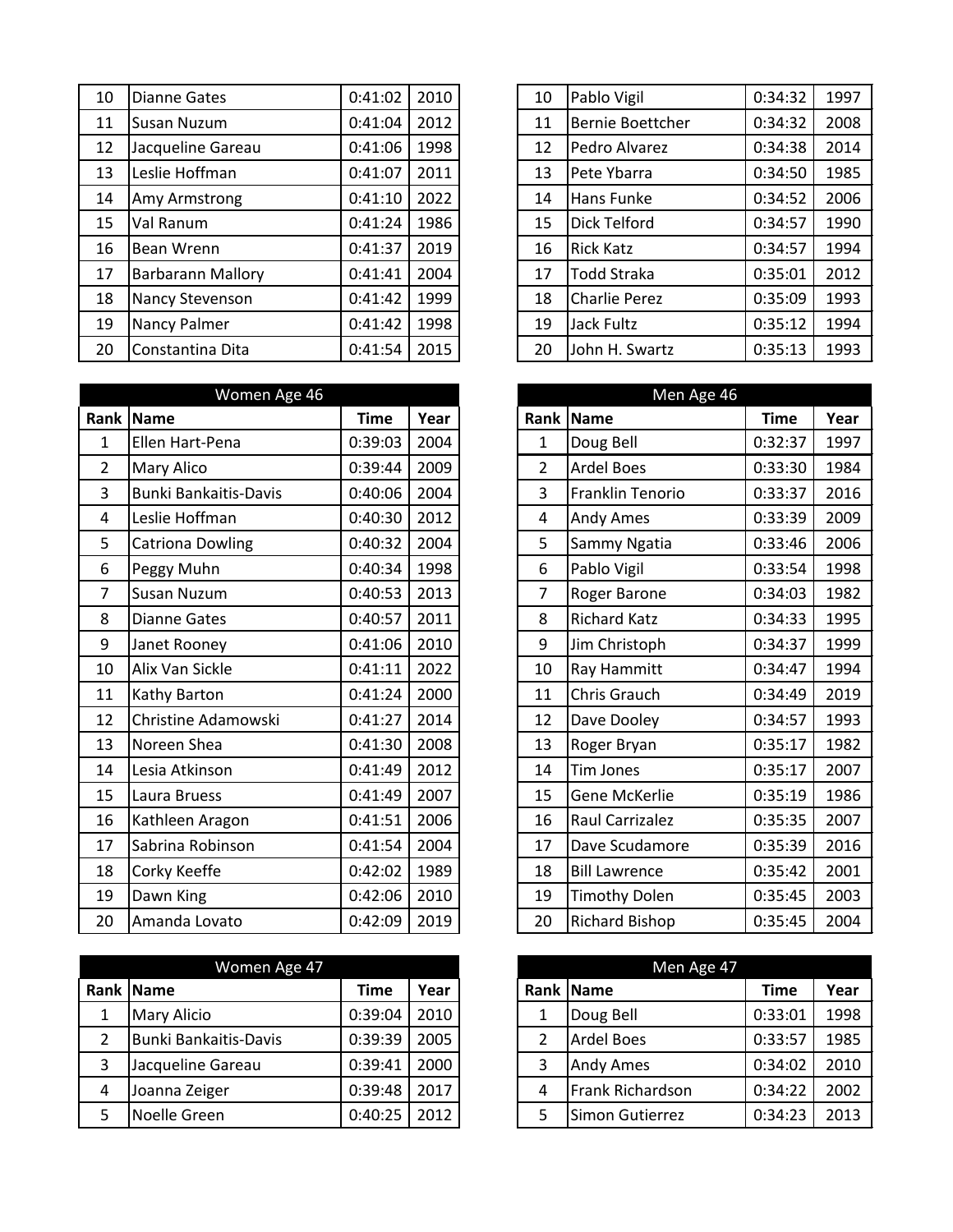| 6              | Peggy Muhn               | 0:40:28 | 1999 | 6              | David Hibbard           | 0:34:25 | 1985      |
|----------------|--------------------------|---------|------|----------------|-------------------------|---------|-----------|
| $\overline{7}$ | Janet Rooney             | 0:40:28 | 2011 | $\overline{7}$ | Pete Ybarra             | 0:34:37 | 1987      |
| 8              | Dianne Gates             | 0:40:34 | 2012 | 8              | <b>Bill Smitham</b>     | 0:34:48 | 1991      |
| 9              | Laura Bruess             | 0:40:34 | 2008 | 9              | Dave Dooley             | 0:34:51 | 1994      |
| 10             | Megri Bodelio            | 0:40:34 | 1991 | 10             | <b>Brad Seng</b>        | 0:34:59 | 2017      |
| 11             | <b>Catriona Dowling</b>  | 0:41:00 | 2005 | 11             | <b>Rick Katz</b>        | 0:35:05 | 1996      |
| 12             | Ellen Hart-Pena          | 0:41:05 | 2005 | 12             | Darren De Reuck         | 0:35:45 | 2012      |
| 13             | Susan Nuzum              | 0:41:05 | 2014 | 13             | <b>Timothy Jones</b>    | 0:35:51 | 2008      |
| 14             | Christine Adamowski      | 0:41:06 | 2015 | 14             | <b>Todd Straka</b>      | 0:35:56 | 2014      |
| 15             | Leslie Hoffman           | 0:41:11 | 2013 | 15             | Raul Carrizalez         | 0:35:58 | 2008      |
| 16             | <b>Marilyn Stapleton</b> | 0:41:26 | 1994 | 16             | Ken Masarie             | 0:36:01 | 2006      |
| 17             | Katie Hegg               | 0:42:31 | 2010 | 17             | Jim Reynolds            | 0:36:02 | 1996      |
| 18             | Kristine Leader          | 0:42:36 | 2013 | 18             | <b>Will Pittenger</b>   | 0:36:24 | 1998      |
| 19             | Lesia Atkinson           | 0:42:44 | 2013 | 19             | James Oberheide         | 0:36:29 | 1992      |
| 20             | Libby James              | 0:42:44 | 1984 | 20             | Dan King/Steven Sellars | 0:36:29 | 2007/2008 |

| Women Age 48   |                     |             | Men Age 48 |                |                            |             |           |
|----------------|---------------------|-------------|------------|----------------|----------------------------|-------------|-----------|
| Rank           | Name                | <b>Time</b> | Year       | Rank           | <b>Name</b>                | <b>Time</b> | Year      |
| $\mathbf{1}$   | Patty Murray        | 0:39:38     | 2014       | $\mathbf{1}$   | Doug Bell                  | 0:33:00     | 1999      |
| $\overline{2}$ | Mary Alico          | 0:39:39     | 2011       | $\overline{2}$ | Robert Weiner              | 0:33:48     | 2012      |
| 3              | Bean Wrenn          | 0:40:11     | 2022       | 3              | John Goetz                 | 0:34:12     | 1991      |
| 4              | <b>Anne Paetz</b>   | 0:40:47     | 2006       | $\overline{4}$ | Ray Hammitt                | 0:34:19     | 1996      |
| 5              | Heidy Lozano        | 0:40:51     | 2011       | 5              | Frank Richardson           | 0:34:25     | 2003      |
| 6              | Peggy Muhn          | 0:40:59     | 2000       | 6              | <b>Frank Hoelzie</b>       | 0:34:29     | 1991      |
| 7              | <b>Dianne Gates</b> | 0:41:00     | 2013       | 7              | pete ybarra                | 0:34:47     | 1988      |
| 8              | Susan Nuzum         | 0:41:13     | 2015       | 8              | <b>Bill Smitham</b>        | 0:34:49     | 1992      |
| 9              | Noelle Green        | 0:42:06     | 2013       | 9              | Pablo Vigil                | 0:34:50     | 2000      |
| 10             | Kristi Anderson     | 0:42:10     | 2012       | 10             | John Brennand              | 0:34:51     | 1984      |
| 11             | Pam Boudreau        | 0:42:31     | 2004       | 11             | Dave Dooley                | 0:34:56     | 1995      |
| 12             | Kris Leader         | 0:42:42     | 2014       | 12             | <b>Todd Straka</b>         | 0:35:25     | 2015      |
| 13             | Leslie Hoffman      | 0:42:48     | 2014       | 13             | <b>Rick Reimer</b>         | 0:35:25     | 1997      |
| 14             | Rochelle Persson    | 0:42:50     | 2016       | 14             | <b>Graeme Paterson</b>     | 0:35:50     | 1999      |
| 15             | Dawn King           | 0:42:50     | 2012       | 15             | Raul Carrizalez            | 0:35:54     | 2009      |
| 16             | Jan Hughes          | 0:42:52     | 1999       | 16             | <b>Robert Greene</b>       | 0:36:15     | 1983      |
| 17             | Edie Stevenson      | 0:43:01     | 1998       | 17             | <b>Tom Norris</b>          | 0:36:15     | 2014      |
| 18             | Lesia Atkinson      | 0:43:08     | 2014       | 18             | Darren De Reuck            | 0:36:26     | 2013      |
| 19             | <b>Steph Scholl</b> | 0:43:17     | 2011       | 19             | James Comstock             | 0:36:35     | 1992      |
| 20             | Libby James         | 0:43:32     | 1985       | 20             | Kent Oglesby/Pedro Alvarez | 0:36:35     | 1996/2017 |

| Women Age 49 |                  |         |      | Men Age 49 |               |         |      |
|--------------|------------------|---------|------|------------|---------------|---------|------|
|              | <b>Rank Name</b> | Time    | Year |            | Rank Name     | Time    | Year |
| -            | Colleen De Reuck | 0:37:28 | 2013 |            | Robert Weiner | 0:34:36 | 2014 |

| 6  | David Hibbard           | 0:34:25 | 1985      |
|----|-------------------------|---------|-----------|
| 7  | Pete Ybarra             | 0:34:37 | 1987      |
| 8  | <b>Bill Smitham</b>     | 0:34:48 | 1991      |
| 9  | Dave Dooley             | 0:34:51 | 1994      |
| 10 | <b>Brad Seng</b>        | 0:34:59 | 2017      |
| 11 | <b>Rick Katz</b>        | 0:35:05 | 1996      |
| 12 | Darren De Reuck         | 0:35:45 | 2012      |
| 13 | Timothy Jones           | 0:35:51 | 2008      |
| 14 | <b>Todd Straka</b>      | 0:35:56 | 2014      |
| 15 | Raul Carrizalez         | 0:35:58 | 2008      |
| 16 | Ken Masarie             | 0:36:01 | 2006      |
| 17 | Jim Reynolds            | 0:36:02 | 1996      |
| 18 | Will Pittenger          | 0:36:24 | 1998      |
| 19 | James Oberheide         | 0:36:29 | 1992      |
| 20 | Dan King/Steven Sellars | 0:36:29 | 2007/2008 |

| Men Age 48     |                            |             |           |  |  |  |  |
|----------------|----------------------------|-------------|-----------|--|--|--|--|
| Rank           | <b>Name</b>                | <b>Time</b> | Year      |  |  |  |  |
| 1              | Doug Bell                  | 0:33:00     | 1999      |  |  |  |  |
| $\overline{2}$ | <b>Robert Weiner</b>       | 0:33:48     | 2012      |  |  |  |  |
| 3              | John Goetz                 | 0:34:12     | 1991      |  |  |  |  |
| 4              | Ray Hammitt                | 0:34:19     | 1996      |  |  |  |  |
| 5              | Frank Richardson           | 0:34:25     | 2003      |  |  |  |  |
| 6              | <b>Frank Hoelzie</b>       | 0:34:29     | 1991      |  |  |  |  |
| 7              | pete ybarra                | 0:34:47     | 1988      |  |  |  |  |
| 8              | <b>Bill Smitham</b>        | 0:34:49     | 1992      |  |  |  |  |
| 9              | Pablo Vigil                | 0:34:50     | 2000      |  |  |  |  |
| 10             | John Brennand              | 0:34:51     | 1984      |  |  |  |  |
| 11             | Dave Dooley                | 0:34:56     | 1995      |  |  |  |  |
| 12             | <b>Todd Straka</b>         | 0:35:25     | 2015      |  |  |  |  |
| 13             | <b>Rick Reimer</b>         | 0:35:25     | 1997      |  |  |  |  |
| 14             | <b>Graeme Paterson</b>     | 0:35:50     | 1999      |  |  |  |  |
| 15             | Raul Carrizalez            | 0:35:54     | 2009      |  |  |  |  |
| 16             | <b>Robert Greene</b>       | 0:36:15     | 1983      |  |  |  |  |
| 17             | <b>Tom Norris</b>          | 0:36:15     | 2014      |  |  |  |  |
| 18             | Darren De Reuck            | 0:36:26     | 2013      |  |  |  |  |
| 19             | James Comstock             | 0:36:35     | 1992      |  |  |  |  |
| 20             | Kent Oglesby/Pedro Alvarez | 0:36:35     | 1996/2017 |  |  |  |  |

| Men Age 49 |               |             |       |  |  |
|------------|---------------|-------------|-------|--|--|
|            | Rank Name     | <b>Time</b> | Year  |  |  |
|            | Robert Weiner | 0:34:36     | -2014 |  |  |